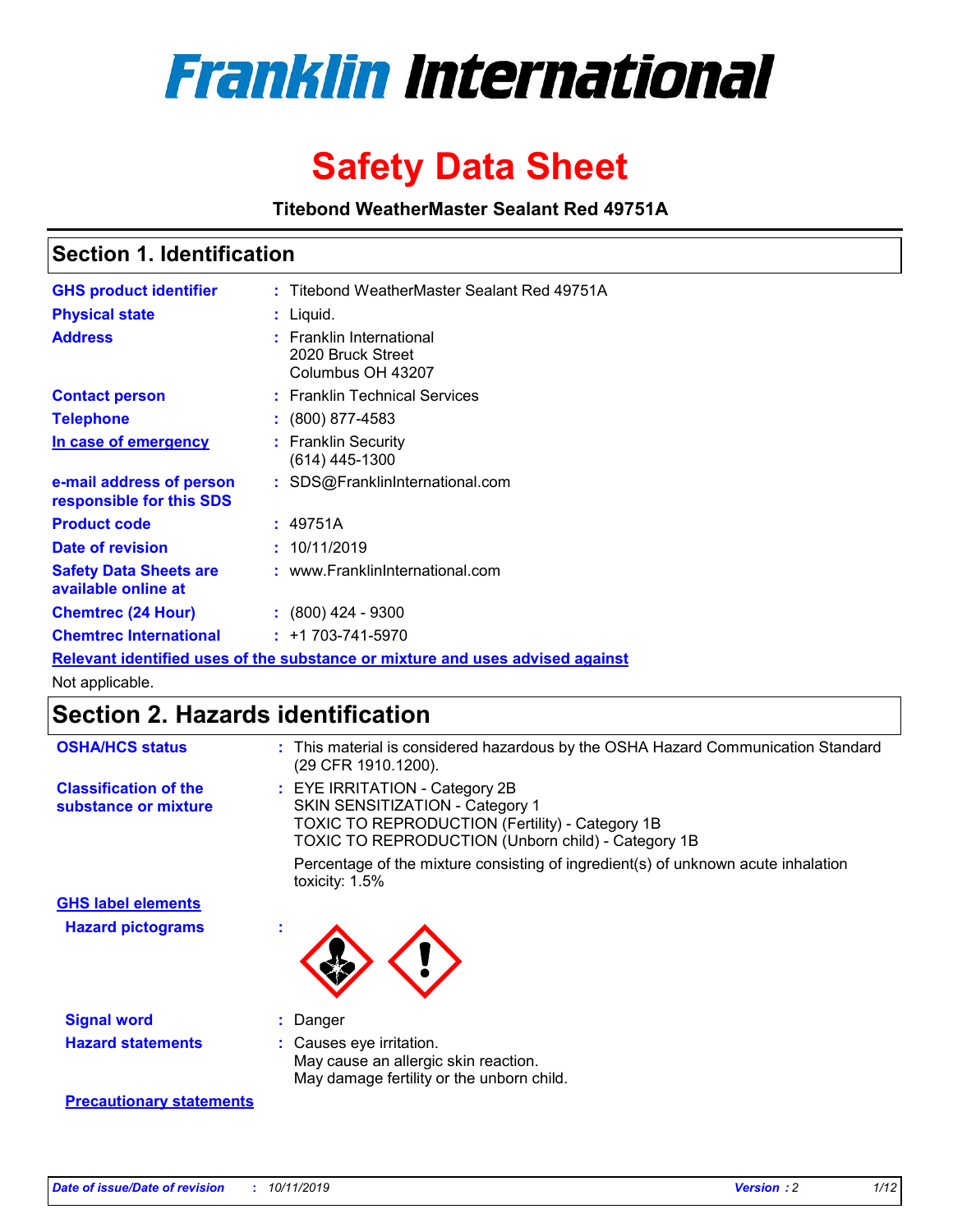## **Section 2. Hazards identification**

| <b>Prevention</b>                          | : Obtain special instructions before use. Do not handle until all safety precautions have<br>been read and understood. Wear protective gloves. Wear eye or face protection.<br>Wear protective clothing. Avoid breathing vapor. Wash hands thoroughly after handling.<br>Contaminated work clothing must not be allowed out of the workplace.                                                        |
|--------------------------------------------|------------------------------------------------------------------------------------------------------------------------------------------------------------------------------------------------------------------------------------------------------------------------------------------------------------------------------------------------------------------------------------------------------|
| <b>Response</b>                            | : IF exposed or concerned: Get medical attention. IF ON SKIN: Wash with plenty of<br>soap and water. Wash contaminated clothing before reuse. If skin irritation or rash<br>occurs: Get medical attention. IF IN EYES: Rinse cautiously with water for several<br>minutes. Remove contact lenses, if present and easy to do. Continue rinsing. If eye<br>irritation persists: Get medical attention. |
| <b>Storage</b>                             | : Store locked up.                                                                                                                                                                                                                                                                                                                                                                                   |
| <b>Disposal</b>                            | : Dispose of contents and container in accordance with all local, regional, national and<br>international regulations.                                                                                                                                                                                                                                                                               |
| <b>Hazards not otherwise</b><br>classified | : Product generates methanol during cure.                                                                                                                                                                                                                                                                                                                                                            |
|                                            |                                                                                                                                                                                                                                                                                                                                                                                                      |

## **Section 3. Composition/information on ingredients**

| <b>Substance/mixture</b><br>Mixture                  |                   |                     |
|------------------------------------------------------|-------------------|---------------------|
| <b>Ingredient name</b>                               | $\frac{9}{6}$     | <b>CAS number</b>   |
| 3-aminopropyltriethoxysilane<br>Dibutyltin dilaurate | l≤3<br>$\leq 0.3$ | 919-30-2<br>77-58-7 |

Any concentration shown as a range is to protect confidentiality or is due to batch variation.

**There are no additional ingredients present which, within the current knowledge of the supplier and in the concentrations applicable, are classified as hazardous to health or the environment and hence require reporting in this section.**

**Occupational exposure limits, if available, are listed in Section 8.**

## **Section 4. First aid measures**

| <b>Description of necessary first aid measures</b> |                                                                                                                                                                                                                                                                                                                                                                                                                                                                                                                                                                                                                                                                                                                                                                           |  |  |  |
|----------------------------------------------------|---------------------------------------------------------------------------------------------------------------------------------------------------------------------------------------------------------------------------------------------------------------------------------------------------------------------------------------------------------------------------------------------------------------------------------------------------------------------------------------------------------------------------------------------------------------------------------------------------------------------------------------------------------------------------------------------------------------------------------------------------------------------------|--|--|--|
| <b>Eye contact</b>                                 | : Immediately flush eyes with plenty of water, occasionally lifting the upper and lower<br>eyelids. Check for and remove any contact lenses. Continue to rinse for at least 10<br>minutes. If irritation persists, get medical attention.                                                                                                                                                                                                                                                                                                                                                                                                                                                                                                                                 |  |  |  |
| <b>Inhalation</b>                                  | : Remove victim to fresh air and keep at rest in a position comfortable for breathing. If<br>not breathing, if breathing is irregular or if respiratory arrest occurs, provide artificial<br>respiration or oxygen by trained personnel. It may be dangerous to the person providing<br>aid to give mouth-to-mouth resuscitation. Get medical attention. If unconscious, place<br>in recovery position and get medical attention immediately. Maintain an open airway.<br>Loosen tight clothing such as a collar, tie, belt or waistband. In case of inhalation of<br>decomposition products in a fire, symptoms may be delayed. The exposed person may<br>need to be kept under medical surveillance for 48 hours.                                                       |  |  |  |
| <b>Skin contact</b>                                | : Wash with plenty of soap and water. Remove contaminated clothing and shoes. Wash<br>contaminated clothing thoroughly with water before removing it, or wear gloves.<br>Continue to rinse for at least 10 minutes. Get medical attention. In the event of any<br>complaints or symptoms, avoid further exposure. Wash clothing before reuse. Clean<br>shoes thoroughly before reuse.                                                                                                                                                                                                                                                                                                                                                                                     |  |  |  |
| <b>Ingestion</b>                                   | : Wash out mouth with water. Remove dentures if any. Remove victim to fresh air and<br>keep at rest in a position comfortable for breathing. If material has been swallowed and<br>the exposed person is conscious, give small quantities of water to drink. Stop if the<br>exposed person feels sick as vomiting may be dangerous. Do not induce vomiting<br>unless directed to do so by medical personnel. If vomiting occurs, the head should be<br>kept low so that vomit does not enter the lungs. Get medical attention. Never give<br>anything by mouth to an unconscious person. If unconscious, place in recovery position<br>and get medical attention immediately. Maintain an open airway. Loosen tight clothing<br>such as a collar, tie, belt or waistband. |  |  |  |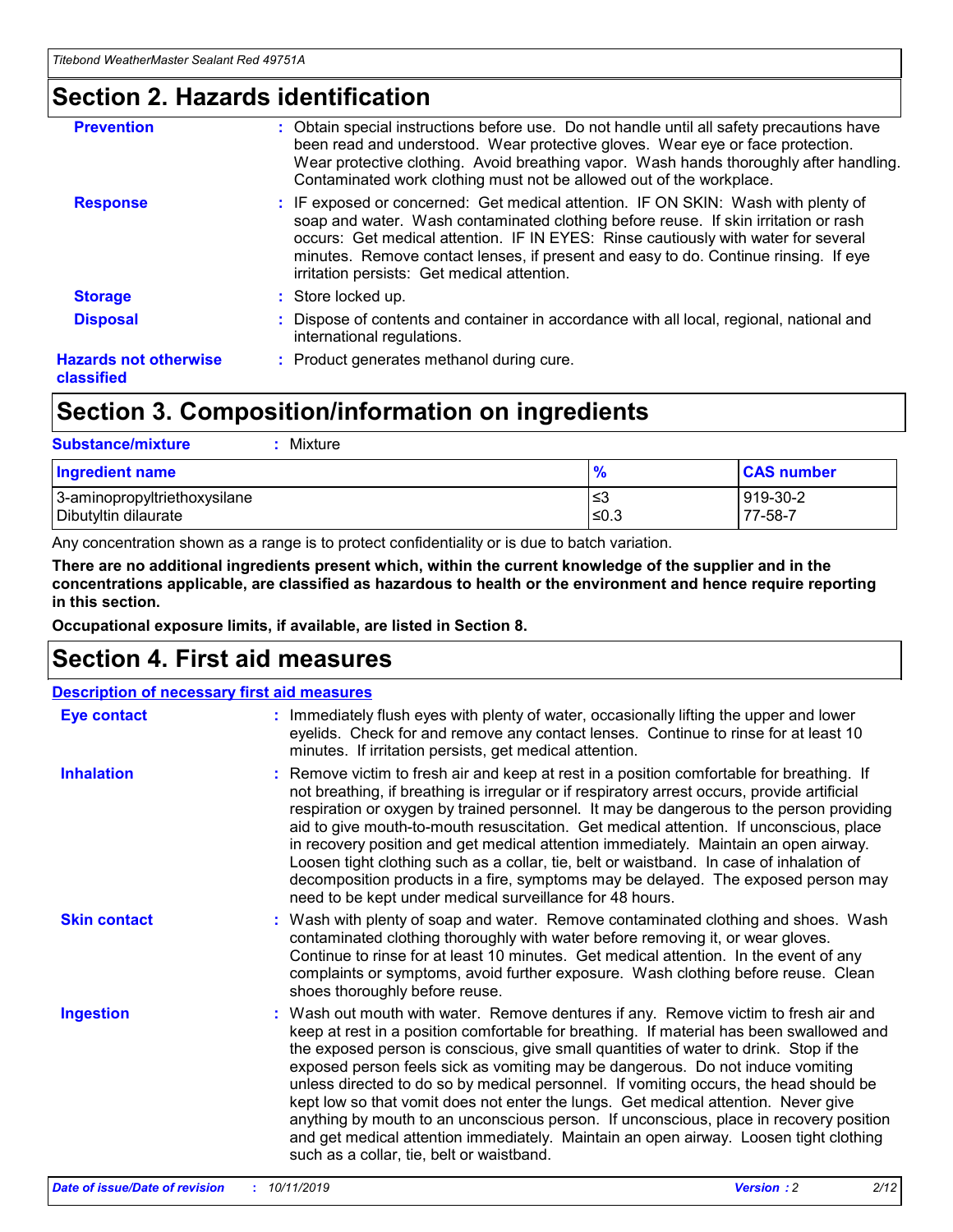## **Section 4. First aid measures**

| Most important symptoms/effects, acute and delayed |                                       |                                                                                                                                                                                                                                                                                                                                                                                                                 |  |  |  |
|----------------------------------------------------|---------------------------------------|-----------------------------------------------------------------------------------------------------------------------------------------------------------------------------------------------------------------------------------------------------------------------------------------------------------------------------------------------------------------------------------------------------------------|--|--|--|
|                                                    | <b>Potential acute health effects</b> |                                                                                                                                                                                                                                                                                                                                                                                                                 |  |  |  |
| <b>Eye contact</b>                                 |                                       | : May cause eye irritation.                                                                                                                                                                                                                                                                                                                                                                                     |  |  |  |
| <b>Inhalation</b>                                  |                                       | : No known significant effects or critical hazards.                                                                                                                                                                                                                                                                                                                                                             |  |  |  |
| <b>Skin contact</b>                                |                                       | : May cause skin irritation.                                                                                                                                                                                                                                                                                                                                                                                    |  |  |  |
| <b>Ingestion</b>                                   |                                       | : No known significant effects or critical hazards.                                                                                                                                                                                                                                                                                                                                                             |  |  |  |
| Over-exposure signs/symptoms                       |                                       |                                                                                                                                                                                                                                                                                                                                                                                                                 |  |  |  |
| <b>Eye contact</b>                                 |                                       | : Adverse symptoms may include the following:<br>irritation<br>watering<br>redness                                                                                                                                                                                                                                                                                                                              |  |  |  |
| <b>Inhalation</b>                                  |                                       | : Adverse symptoms may include the following:<br>reduced fetal weight<br>increase in fetal deaths<br>skeletal malformations                                                                                                                                                                                                                                                                                     |  |  |  |
| <b>Skin contact</b>                                |                                       | : Adverse symptoms may include the following:<br>irritation<br>redness<br>reduced fetal weight<br>increase in fetal deaths<br>skeletal malformations                                                                                                                                                                                                                                                            |  |  |  |
| <b>Ingestion</b>                                   |                                       | : Adverse symptoms may include the following:<br>reduced fetal weight<br>increase in fetal deaths<br>skeletal malformations                                                                                                                                                                                                                                                                                     |  |  |  |
|                                                    |                                       | <b>Indication of immediate medical attention and special treatment needed, if necessary</b>                                                                                                                                                                                                                                                                                                                     |  |  |  |
| <b>Notes to physician</b>                          |                                       | : In case of inhalation of decomposition products in a fire, symptoms may be delayed.<br>The exposed person may need to be kept under medical surveillance for 48 hours.                                                                                                                                                                                                                                        |  |  |  |
| <b>Specific treatments</b>                         |                                       | : No specific treatment.                                                                                                                                                                                                                                                                                                                                                                                        |  |  |  |
| <b>Protection of first-aiders</b>                  |                                       | : No action shall be taken involving any personal risk or without suitable training. If it is<br>suspected that fumes are still present, the rescuer should wear an appropriate mask or<br>self-contained breathing apparatus. It may be dangerous to the person providing aid to<br>give mouth-to-mouth resuscitation. Wash contaminated clothing thoroughly with water<br>before removing it, or wear gloves. |  |  |  |

**See toxicological information (Section 11)**

## **Section 5. Fire-fighting measures**

| <b>Extinguishing media</b>                             |                                                                                                                                                                                                     |
|--------------------------------------------------------|-----------------------------------------------------------------------------------------------------------------------------------------------------------------------------------------------------|
| <b>Suitable extinguishing</b><br>media                 | : Use an extinguishing agent suitable for the surrounding fire.                                                                                                                                     |
| <b>Unsuitable extinguishing</b><br>media               | $:$ None known.                                                                                                                                                                                     |
| <b>Specific hazards arising</b><br>from the chemical   | : In a fire or if heated, a pressure increase will occur and the container may burst.                                                                                                               |
| <b>Hazardous thermal</b><br>decomposition products     | : Decomposition products may include the following materials:<br>carbon dioxide<br>carbon monoxide<br>nitrogen oxides<br>metal oxide/oxides                                                         |
| <b>Special protective actions</b><br>for fire-fighters | : Promptly isolate the scene by removing all persons from the vicinity of the incident if<br>there is a fire. No action shall be taken involving any personal risk or without suitable<br>training. |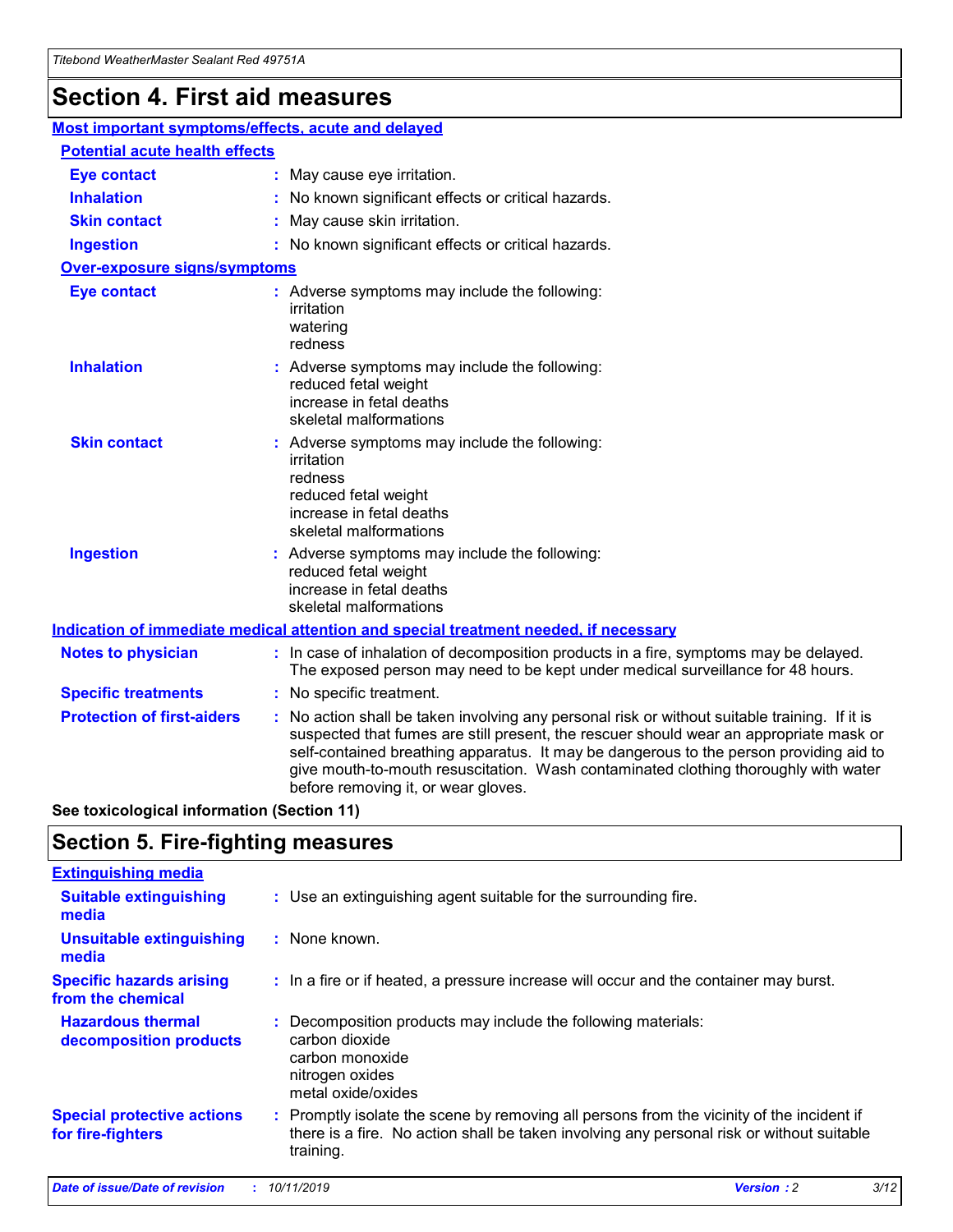### **Section 5. Fire-fighting measures**

**Special protective equipment for fire-fighters** Fire-fighters should wear appropriate protective equipment and self-contained breathing **:** apparatus (SCBA) with a full face-piece operated in positive pressure mode.

### **Section 6. Accidental release measures**

#### **Personal precautions, protective equipment and emergency procedures**

| For non-emergency<br>personnel                               | : No action shall be taken involving any personal risk or without suitable training.<br>Evacuate surrounding areas. Keep unnecessary and unprotected personnel from<br>entering. Do not touch or walk through spilled material. Avoid breathing vapor or mist.<br>Provide adequate ventilation. Wear appropriate respirator when ventilation is<br>inadequate. Put on appropriate personal protective equipment.                                                                                                                                                                                                                                                                                             |
|--------------------------------------------------------------|--------------------------------------------------------------------------------------------------------------------------------------------------------------------------------------------------------------------------------------------------------------------------------------------------------------------------------------------------------------------------------------------------------------------------------------------------------------------------------------------------------------------------------------------------------------------------------------------------------------------------------------------------------------------------------------------------------------|
| For emergency responders                                     | : If specialized clothing is required to deal with the spillage, take note of any information in<br>Section 8 on suitable and unsuitable materials. See also the information in "For non-<br>emergency personnel".                                                                                                                                                                                                                                                                                                                                                                                                                                                                                           |
| <b>Environmental precautions</b>                             | : Avoid dispersal of spilled material and runoff and contact with soil, waterways, drains<br>and sewers. Inform the relevant authorities if the product has caused environmental<br>pollution (sewers, waterways, soil or air).                                                                                                                                                                                                                                                                                                                                                                                                                                                                              |
| <b>Methods and materials for containment and cleaning up</b> |                                                                                                                                                                                                                                                                                                                                                                                                                                                                                                                                                                                                                                                                                                              |
| <b>Small spill</b>                                           | : Stop leak if without risk. Move containers from spill area. Dilute with water and mop up<br>if water-soluble. Alternatively, or if water-insoluble, absorb with an inert dry material and<br>place in an appropriate waste disposal container. Dispose of via a licensed waste<br>disposal contractor.                                                                                                                                                                                                                                                                                                                                                                                                     |
| <b>Large spill</b>                                           | : Stop leak if without risk. Move containers from spill area. Approach release from<br>upwind. Prevent entry into sewers, water courses, basements or confined areas. Wash<br>spillages into an effluent treatment plant or proceed as follows. Contain and collect<br>spillage with non-combustible, absorbent material e.g. sand, earth, vermiculite or<br>diatomaceous earth and place in container for disposal according to local regulations<br>(see Section 13). Dispose of via a licensed waste disposal contractor. Contaminated<br>absorbent material may pose the same hazard as the spilled product. Note: see<br>Section 1 for emergency contact information and Section 13 for waste disposal. |

## **Section 7. Handling and storage**

| <b>Precautions for safe handling</b>                                             |                                                                                                                                                                                                                                                                                                                                                                                                                                                                                                                                                                                                                                                                                                                                                                                                                                                  |
|----------------------------------------------------------------------------------|--------------------------------------------------------------------------------------------------------------------------------------------------------------------------------------------------------------------------------------------------------------------------------------------------------------------------------------------------------------------------------------------------------------------------------------------------------------------------------------------------------------------------------------------------------------------------------------------------------------------------------------------------------------------------------------------------------------------------------------------------------------------------------------------------------------------------------------------------|
| <b>Protective measures</b>                                                       | : Put on appropriate personal protective equipment (see Section 8). Persons with a<br>history of skin sensitization problems should not be employed in any process in which<br>this product is used. Avoid exposure - obtain special instructions before use. Avoid<br>exposure during pregnancy. Do not handle until all safety precautions have been read<br>and understood. Do not get in eyes or on skin or clothing. Do not ingest. Avoid<br>breathing vapor or mist. If during normal use the material presents a respiratory hazard,<br>use only with adequate ventilation or wear appropriate respirator. Keep in the original<br>container or an approved alternative made from a compatible material, kept tightly<br>closed when not in use. Empty containers retain product residue and can be hazardous.<br>Do not reuse container. |
| <b>Advice on general</b><br>occupational hygiene                                 | : Eating, drinking and smoking should be prohibited in areas where this material is<br>handled, stored and processed. Workers should wash hands and face before eating,<br>drinking and smoking. Remove contaminated clothing and protective equipment before<br>entering eating areas. See also Section 8 for additional information on hygiene<br>measures.                                                                                                                                                                                                                                                                                                                                                                                                                                                                                    |
| <b>Conditions for safe storage,</b><br>including any<br><b>incompatibilities</b> | : Store between the following temperatures: 0 to 120 $\degree$ C (32 to 248 $\degree$ F). Store in<br>accordance with local regulations. Store in original container protected from direct<br>sunlight in a dry, cool and well-ventilated area, away from incompatible materials (see<br>Section 10) and food and drink. Store locked up. Keep container tightly closed and<br>sealed until ready for use. Containers that have been opened must be carefully<br>resealed and kept upright to prevent leakage. Do not store in unlabeled containers.<br>Use appropriate containment to avoid environmental contamination. See Section 10 for<br>incompatible materials before handling or use.                                                                                                                                                   |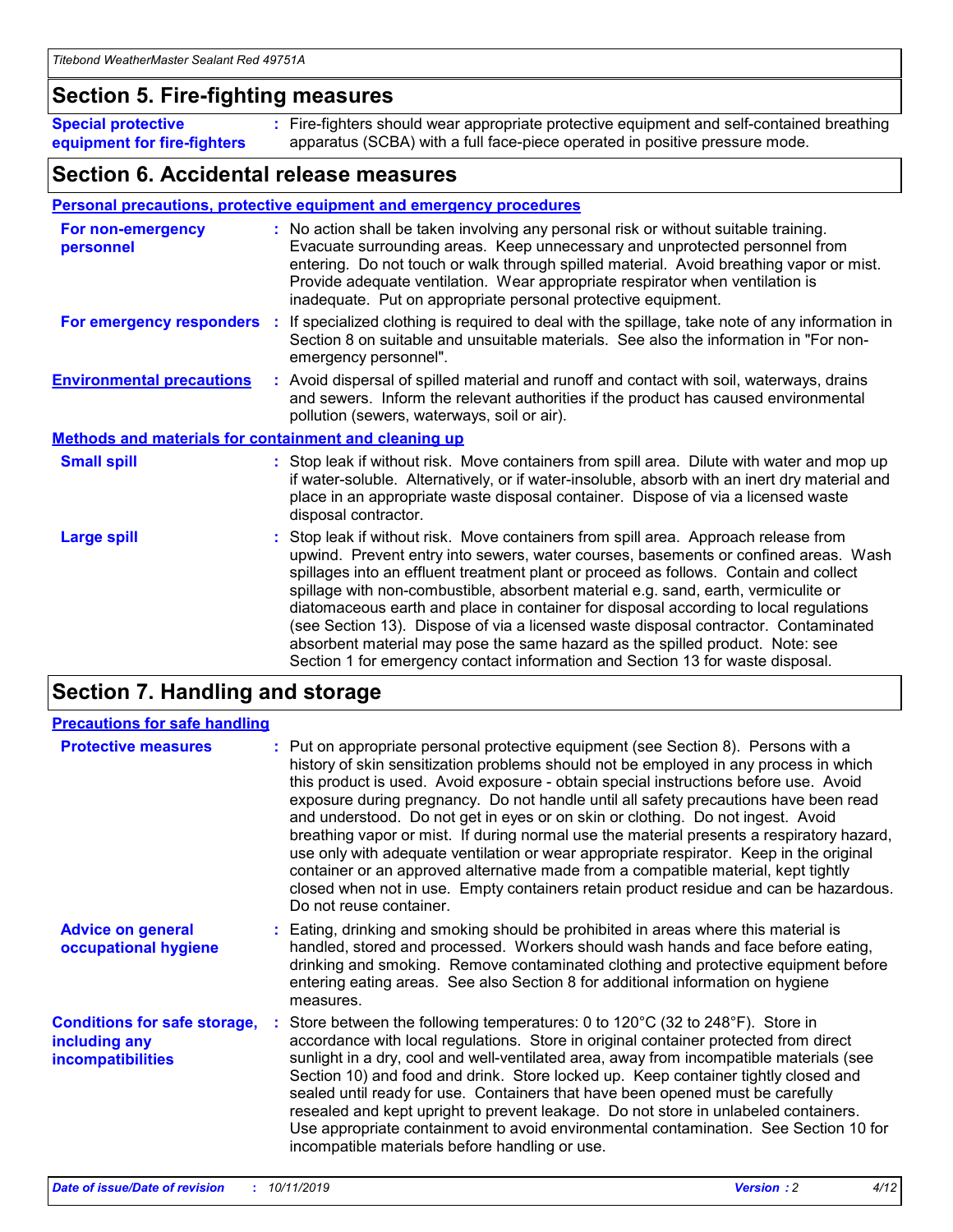## **Section 8. Exposure controls/personal protection**

#### **Control parameters**

#### **Occupational exposure limits**

| <b>Ingredient name</b>                               |    |                        | <b>Exposure limits</b>                                                                                                                                                                                                                                                                                                                                                                                                                                                                                                                                                                                                 |
|------------------------------------------------------|----|------------------------|------------------------------------------------------------------------------------------------------------------------------------------------------------------------------------------------------------------------------------------------------------------------------------------------------------------------------------------------------------------------------------------------------------------------------------------------------------------------------------------------------------------------------------------------------------------------------------------------------------------------|
| 3-aminopropyltriethoxysilane<br>Dibutyltin dilaurate |    |                        | None.<br>ACGIH TLV (United States, 3/2019). Absorbed through skin.<br>Notes: as Sn<br>TWA: 0.1 mg/m <sup>3</sup> , (as Sn) 8 hours.<br>STEL: 0.2 mg/m <sup>3</sup> , (as Sn) 15 minutes.<br>NIOSH REL (United States, 10/2016). Absorbed through skin.<br>Notes: as Sn<br>TWA: 0.1 mg/m <sup>3</sup> , (as Sn) 10 hours.<br>OSHA PEL (United States, 5/2018). Notes: as Sn<br>TWA: $0.1 \text{ mg/m}^3$ , (as Sn) 8 hours.<br>OSHA PEL 1989 (United States, 3/1989). Absorbed through skin.<br>Notes: measured as Sn<br>TWA: 0.1 mg/m <sup>3</sup> , (measured as Sn) 8 hours. Form: Organic                           |
| <b>Appropriate engineering</b><br>controls           |    |                        | : If user operations generate dust, fumes, gas, vapor or mist, use process enclosures,<br>local exhaust ventilation or other engineering controls to keep worker exposure to<br>airborne contaminants below any recommended or statutory limits.                                                                                                                                                                                                                                                                                                                                                                       |
| <b>Environmental exposure</b><br><b>controls</b>     |    |                        | Emissions from ventilation or work process equipment should be checked to ensure<br>they comply with the requirements of environmental protection legislation. In some<br>cases, fume scrubbers, filters or engineering modifications to the process equipment<br>will be necessary to reduce emissions to acceptable levels.                                                                                                                                                                                                                                                                                          |
| <b>Individual protection measures</b>                |    |                        |                                                                                                                                                                                                                                                                                                                                                                                                                                                                                                                                                                                                                        |
| <b>Hygiene measures</b>                              |    |                        | : Wash hands, forearms and face thoroughly after handling chemical products, before<br>eating, smoking and using the lavatory and at the end of the working period.<br>Appropriate techniques should be used to remove potentially contaminated clothing.<br>Contaminated work clothing should not be allowed out of the workplace. Wash<br>contaminated clothing before reusing. Ensure that eyewash stations and safety<br>showers are close to the workstation location.                                                                                                                                            |
| <b>Eye/face protection</b>                           |    |                        | : Safety eyewear complying with an approved standard should be used when a risk<br>assessment indicates this is necessary to avoid exposure to liquid splashes, mists,<br>gases or dusts. If contact is possible, the following protection should be worn, unless<br>the assessment indicates a higher degree of protection: chemical splash goggles.                                                                                                                                                                                                                                                                  |
| <b>Skin protection</b>                               |    |                        |                                                                                                                                                                                                                                                                                                                                                                                                                                                                                                                                                                                                                        |
| <b>Hand protection</b>                               |    |                        | : Chemical-resistant, impervious gloves complying with an approved standard should be<br>worn at all times when handling chemical products if a risk assessment indicates this is<br>necessary. Considering the parameters specified by the glove manufacturer, check<br>during use that the gloves are still retaining their protective properties. It should be<br>noted that the time to breakthrough for any glove material may be different for different<br>glove manufacturers. In the case of mixtures, consisting of several substances, the<br>protection time of the gloves cannot be accurately estimated. |
| <b>Body protection</b>                               |    | handling this product. | Personal protective equipment for the body should be selected based on the task being<br>performed and the risks involved and should be approved by a specialist before                                                                                                                                                                                                                                                                                                                                                                                                                                                |
| <b>Other skin protection</b>                         |    |                        | : Appropriate footwear and any additional skin protection measures should be selected<br>based on the task being performed and the risks involved and should be approved by a<br>specialist before handling this product.                                                                                                                                                                                                                                                                                                                                                                                              |
| <b>Respiratory protection</b>                        | ÷. | aspects of use.        | Based on the hazard and potential for exposure, select a respirator that meets the<br>appropriate standard or certification. Respirators must be used according to a<br>respiratory protection program to ensure proper fitting, training, and other important                                                                                                                                                                                                                                                                                                                                                         |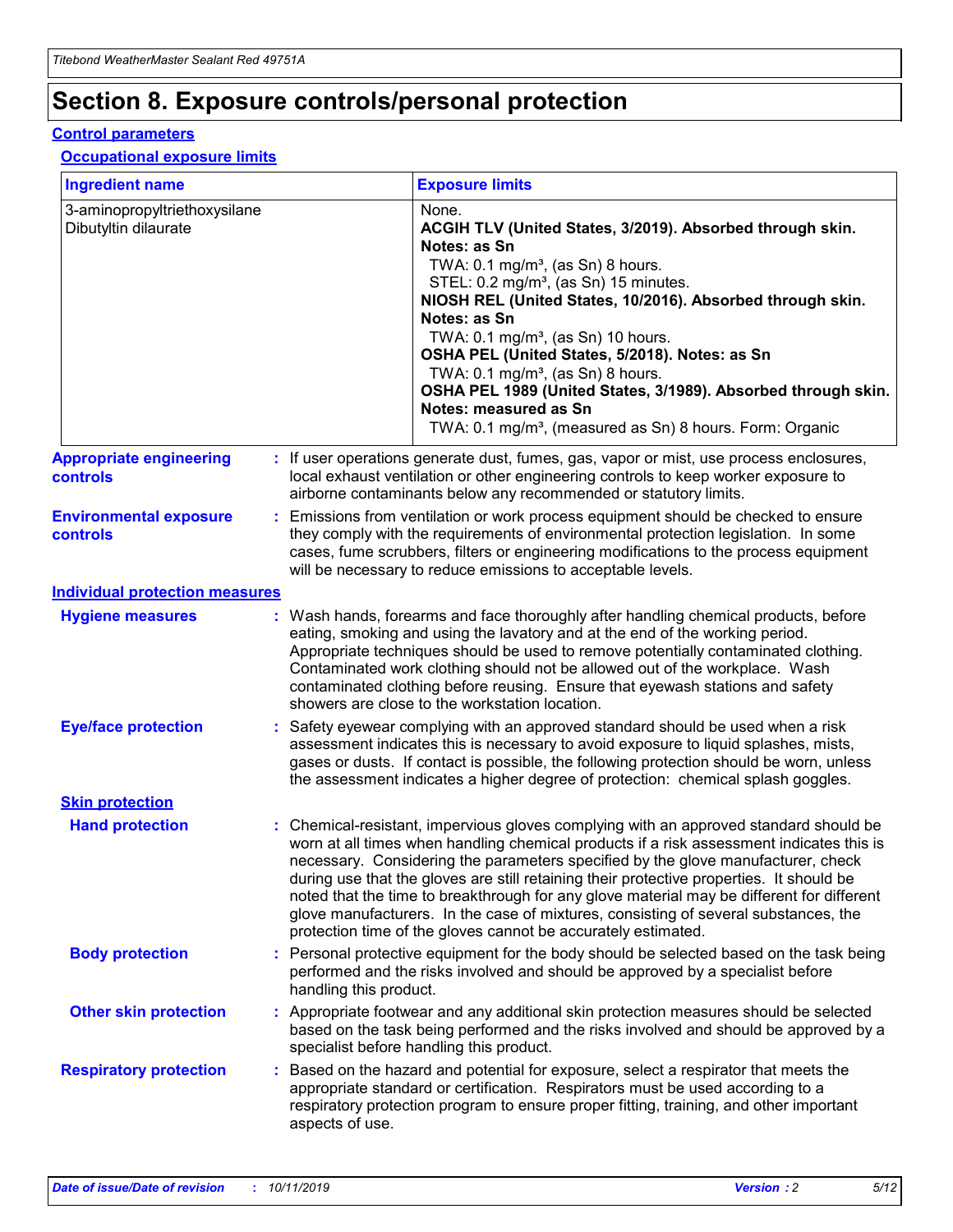### **Section 9. Physical and chemical properties**

#### **Appearance**

| <b>Physical state</b>                             | : Liquid. [Paste.]                                              |
|---------------------------------------------------|-----------------------------------------------------------------|
| Color                                             | $:$ Red.                                                        |
| Odor                                              | : None [Slight]                                                 |
| <b>Odor threshold</b>                             | : Not available.                                                |
| рH                                                | : Not applicable.                                               |
| <b>Melting point</b>                              | : Not available.                                                |
| <b>Boiling point</b>                              | : >100°C (>212°F)                                               |
| <b>Flash point</b>                                | : Closed cup: $>200^{\circ}$ C ( $>392^{\circ}$ F) [Setaflash.] |
| <b>Evaporation rate</b>                           | $:$ <1 (butyl acetate = 1)                                      |
| <b>Flammability (solid, gas)</b>                  | : Not available.                                                |
| Lower and upper explosive<br>(flammable) limits   | : Not available.                                                |
| <b>VOC (less water, less</b><br>exempt solvents)  | : 0 g/l                                                         |
| <b>Volatility</b>                                 | $: 0\%$ (w/w)                                                   |
| <b>Vapor density</b>                              | : Not available.                                                |
| <b>Relative density</b>                           | : 1.4329                                                        |
| <b>Solubility</b>                                 | Insoluble in the following materials: cold water and hot water. |
| <b>Solubility in water</b>                        | : Not available.                                                |
| <b>Partition coefficient: n-</b><br>octanol/water | $:$ Not available.                                              |
| <b>Auto-ignition temperature</b>                  | : Not available.                                                |
| <b>Decomposition temperature</b>                  | : Not available.                                                |
|                                                   |                                                                 |

## **Section 10. Stability and reactivity**

| <b>Reactivity</b>                            |    | : No specific test data related to reactivity available for this product or its ingredients.            |
|----------------------------------------------|----|---------------------------------------------------------------------------------------------------------|
| <b>Chemical stability</b>                    |    | : The product is stable.                                                                                |
| <b>Possibility of hazardous</b><br>reactions |    | : Under normal conditions of storage and use, hazardous reactions will not occur.                       |
| <b>Conditions to avoid</b>                   |    | : No specific data.                                                                                     |
| <b>Incompatible materials</b>                | ٠. | No specific data.                                                                                       |
| <b>Hazardous decomposition</b><br>products   | ÷. | Under normal conditions of storage and use, hazardous decomposition products should<br>not be produced. |

## **Section 11. Toxicological information**

#### **Information on toxicological effects**

#### **Acute toxicity**

| <b>Product/ingredient name</b> | <b>Result</b>           | <b>Species</b> | <b>Dose</b>                | <b>Exposure</b> |
|--------------------------------|-------------------------|----------------|----------------------------|-----------------|
| 3-aminopropyltriethoxysilane   | <b>ILD50 Dermal</b>     | Rabbit         | 4.29 g/kg                  |                 |
| Dibutyltin dilaurate           | ILD50 Oral<br>LD50 Oral | Rat<br>Rat     | $1.57$ g/kg<br>175 $mg/kg$ |                 |
|                                |                         |                |                            |                 |

**Irritation/Corrosion**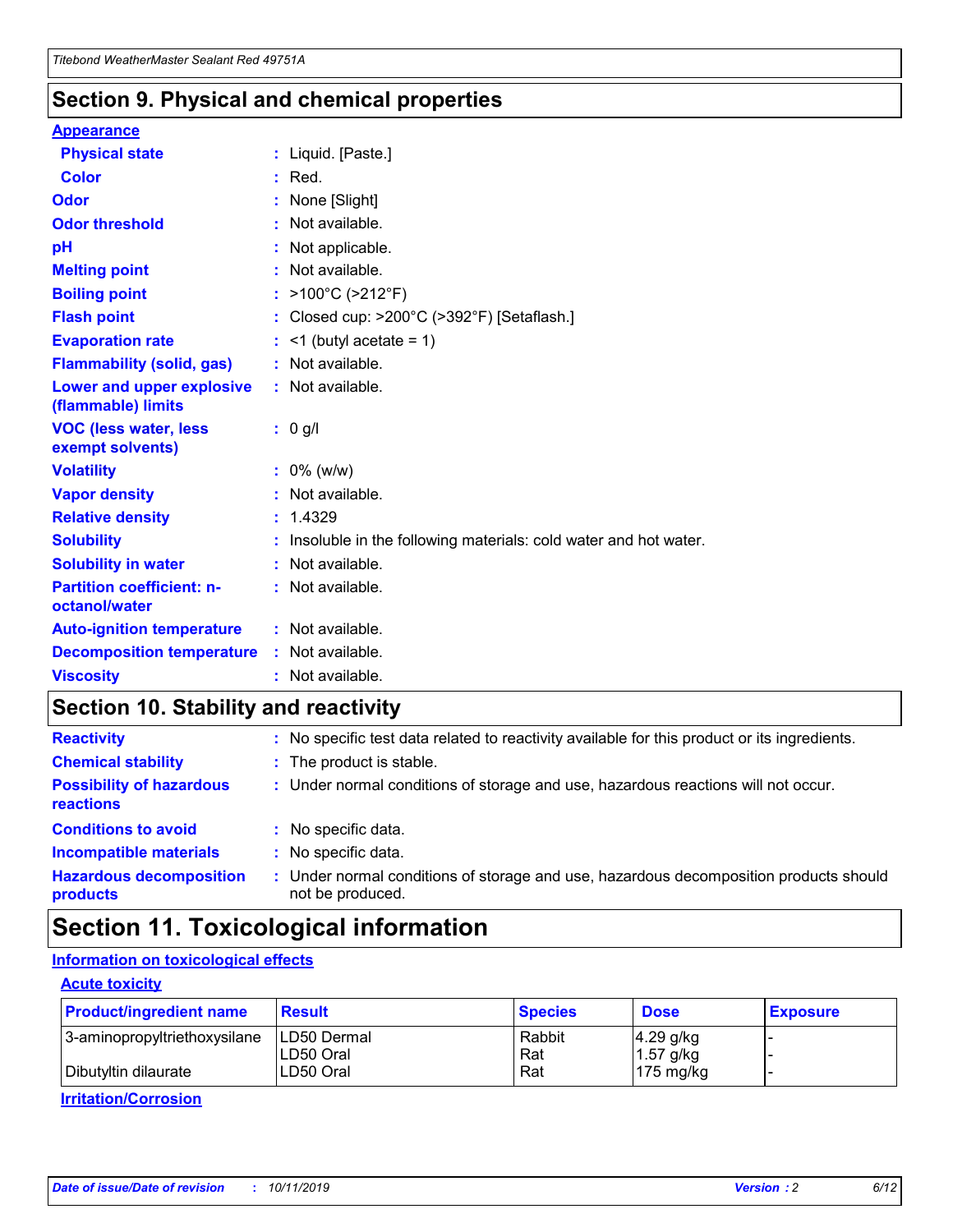## **Section 11. Toxicological information**

| <b>Product/ingredient name</b> | <b>Result</b>            | <b>Species</b> | <b>Score</b> | <b>Exposure</b>           | <b>Observation</b> |
|--------------------------------|--------------------------|----------------|--------------|---------------------------|--------------------|
| 3-aminopropyltriethoxysilane   | Eyes - Mild irritant     | Rabbit         |              | $100$ mg                  |                    |
|                                | Eyes - Severe irritant   | Rabbit         |              | 24 hours 750              |                    |
|                                |                          |                |              | ug                        |                    |
|                                | Skin - Severe irritant   | Rabbit         |              | 24 hours 5                | -                  |
| Dibutyltin dilaurate           | Eyes - Moderate irritant | Rabbit         |              | mq<br><b>24 hours 100</b> |                    |
|                                |                          |                |              | mg                        |                    |
|                                | Skin - Severe irritant   | Rabbit         |              | 500 mg                    |                    |

#### **Sensitization**

Not available.

#### **Mutagenicity**

Not available.

#### **Carcinogenicity**

Not available.

#### **Reproductive toxicity**

Not available.

#### **Teratogenicity**

Not available.

#### **Specific target organ toxicity (single exposure)**

Not available.

#### **Specific target organ toxicity (repeated exposure)**

| <b>Name</b>                                                                  |                                                                                                                             | <b>Category</b> | <b>Route of</b><br>exposure  | <b>Target organs</b> |
|------------------------------------------------------------------------------|-----------------------------------------------------------------------------------------------------------------------------|-----------------|------------------------------|----------------------|
| Dibutyltin dilaurate                                                         |                                                                                                                             | Category 1      | $\qquad \qquad \blacksquare$ | respiratory system   |
| <b>Aspiration hazard</b><br>Not available.                                   |                                                                                                                             |                 |                              |                      |
| <b>Information on the likely</b><br>routes of exposure                       | : Not available.                                                                                                            |                 |                              |                      |
| <b>Potential acute health effects</b>                                        |                                                                                                                             |                 |                              |                      |
| <b>Eye contact</b>                                                           | : May cause eye irritation.                                                                                                 |                 |                              |                      |
| <b>Inhalation</b>                                                            | : No known significant effects or critical hazards.                                                                         |                 |                              |                      |
| <b>Skin contact</b>                                                          | : May cause skin irritation.                                                                                                |                 |                              |                      |
| <b>Ingestion</b>                                                             | : No known significant effects or critical hazards.                                                                         |                 |                              |                      |
| Symptoms related to the physical, chemical and toxicological characteristics |                                                                                                                             |                 |                              |                      |
| <b>Eye contact</b>                                                           | : Adverse symptoms may include the following:<br>irritation<br>watering<br>redness                                          |                 |                              |                      |
| <b>Inhalation</b>                                                            | : Adverse symptoms may include the following:<br>reduced fetal weight<br>increase in fetal deaths<br>skeletal malformations |                 |                              |                      |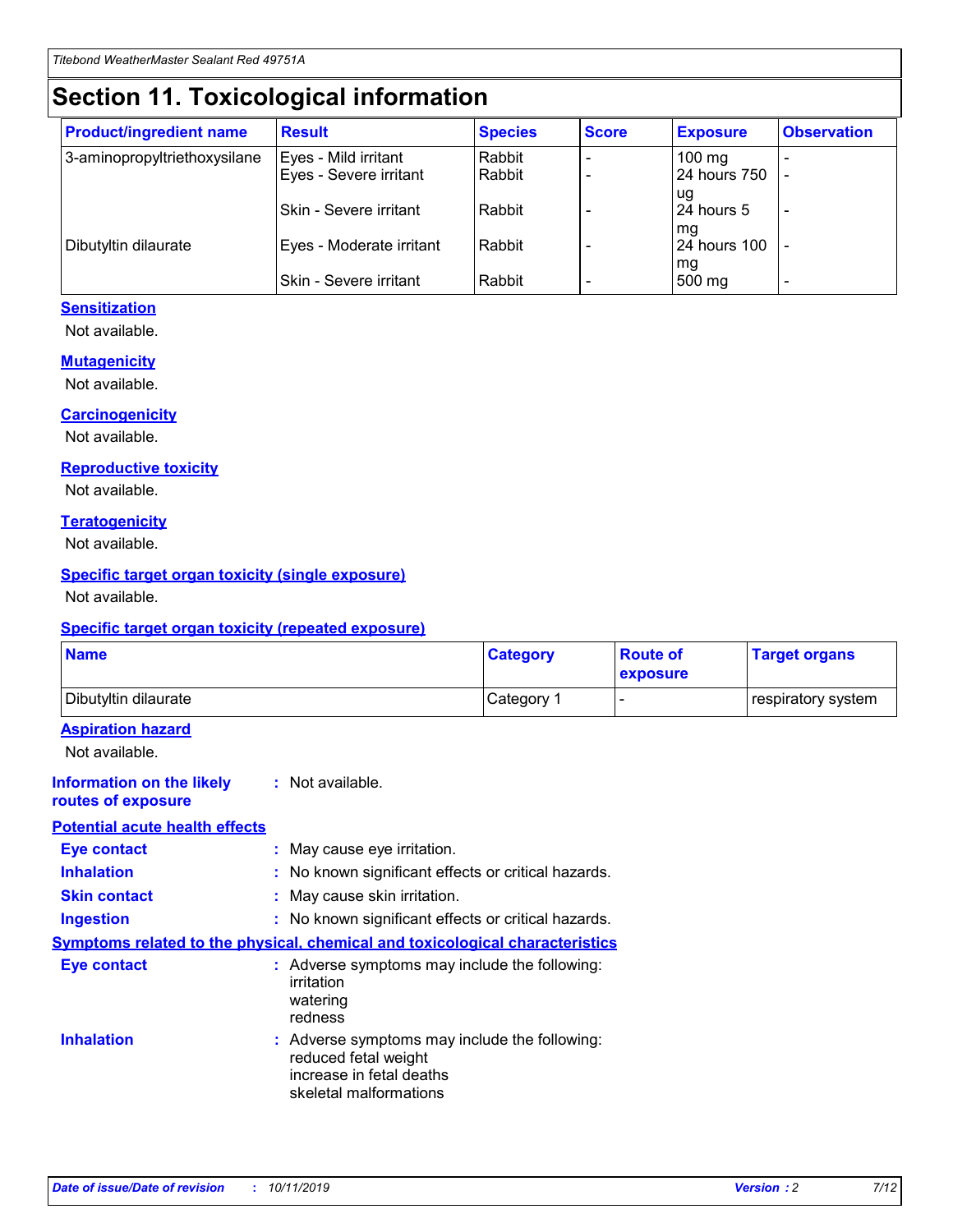## **Section 11. Toxicological information**

| <b>Skin contact</b>                     | : Adverse symptoms may include the following:<br>irritation<br>redness<br>reduced fetal weight<br>increase in fetal deaths<br>skeletal malformations |  |
|-----------------------------------------|------------------------------------------------------------------------------------------------------------------------------------------------------|--|
| <b>Ingestion</b>                        | : Adverse symptoms may include the following:<br>reduced fetal weight<br>increase in fetal deaths<br>skeletal malformations                          |  |
|                                         | Delayed and immediate effects and also chronic effects from short and long term exposure                                                             |  |
| <b>Short term exposure</b>              |                                                                                                                                                      |  |
| <b>Potential immediate</b><br>effects   | : Not available.                                                                                                                                     |  |
| <b>Potential delayed effects</b>        | : Not available.                                                                                                                                     |  |
| <b>Long term exposure</b>               |                                                                                                                                                      |  |
| <b>Potential immediate</b><br>effects   | : Not available.                                                                                                                                     |  |
| <b>Potential delayed effects</b>        | : Not available.                                                                                                                                     |  |
| <b>Potential chronic health effects</b> |                                                                                                                                                      |  |
| Not available.                          |                                                                                                                                                      |  |
| <b>General</b>                          | : Once sensitized, a severe allergic reaction may occur when subsequently exposed to<br>very low levels.                                             |  |
| <b>Carcinogenicity</b>                  | : No known significant effects or critical hazards.                                                                                                  |  |
| <b>Mutagenicity</b>                     | : No known significant effects or critical hazards.                                                                                                  |  |
| <b>Teratogenicity</b>                   | May damage the unborn child.                                                                                                                         |  |
| <b>Developmental effects</b>            | : No known significant effects or critical hazards.                                                                                                  |  |
| <b>Fertility effects</b>                | May damage fertility.                                                                                                                                |  |
| <b>Numerical measures of toxicity</b>   |                                                                                                                                                      |  |
| <b>Acute toxicity estimates</b>         |                                                                                                                                                      |  |
| الملحلة والمستحقق فالمرابط              |                                                                                                                                                      |  |

Not available.

## **Section 12. Ecological information**

#### **Toxicity**

| <b>Product/ingredient name</b> | <b>Result</b>                     | <b>Species</b>                       | <b>Exposure</b> |
|--------------------------------|-----------------------------------|--------------------------------------|-----------------|
| Dibutyltin dilaurate           | Chronic EC10 > 2 mg/l Fresh water | Algae - Scenedesmus<br>I subspicatus | l 96 hours      |

#### **Persistence and degradability**

| <b>Product/ingredient name</b> | <b>Test</b>                                                                    | <b>Result</b>  |                   | <b>Dose</b> | <b>Inoculum</b>         |
|--------------------------------|--------------------------------------------------------------------------------|----------------|-------------------|-------------|-------------------------|
| Dibutyltin dilaurate           | OECD 301F<br>Ready<br>Biodegradability -<br>Manometric<br>Respirometry<br>Test | 23 % - 28 days |                   |             |                         |
| <b>Product/ingredient name</b> | <b>Aquatic half-life</b>                                                       |                | <b>Photolysis</b> |             | <b>Biodegradability</b> |
| Dibutyltin dilaurate           |                                                                                |                |                   |             | Inherent                |

### **Bioaccumulative potential**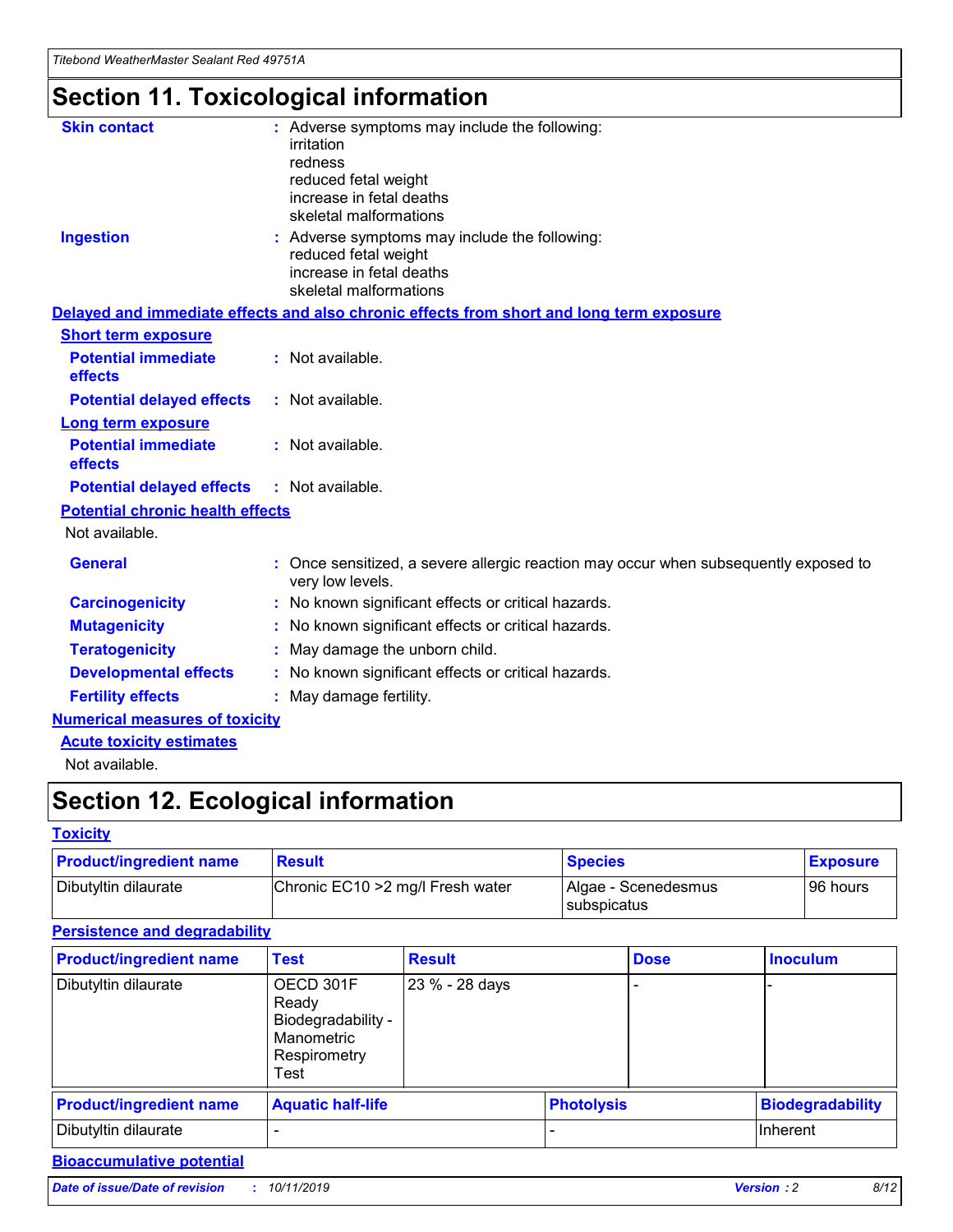## **Section 12. Ecological information**

| <b>Product/ingredient name</b> | $LoaPow$ | <b>BCF</b> | <b>Potential</b> |
|--------------------------------|----------|------------|------------------|
| 3-aminopropyltriethoxysilane   | 1.7      | 3.4        | low              |
| Dibutyltin dilaurate           | 4.44     | 2.91       | low              |

#### **Mobility in soil**

| <b>Soil/water partition</b><br>coefficient (K <sub>oc</sub> ) | : Not available.                                    |
|---------------------------------------------------------------|-----------------------------------------------------|
| <b>Other adverse effects</b>                                  | : No known significant effects or critical hazards. |

### **Section 13. Disposal considerations**

**Disposal methods :**

The generation of waste should be avoided or minimized wherever possible. Disposal of this product, solutions and any by-products should at all times comply with the requirements of environmental protection and waste disposal legislation and any regional local authority requirements. Dispose of surplus and non-recyclable products via a licensed waste disposal contractor. Waste should not be disposed of untreated to the sewer unless fully compliant with the requirements of all authorities with jurisdiction. Waste packaging should be recycled. Incineration or landfill should only be considered when recycling is not feasible. This material and its container must be disposed of in a safe way. Care should be taken when handling emptied containers that have not been cleaned or rinsed out. Empty containers or liners may retain some product residues. Avoid dispersal of spilled material and runoff and contact with soil, waterways, drains and sewers.

## **Section 14. Transport information**

|                                      | <b>DOT</b><br><b>Classification</b> | <b>TDG</b><br><b>Classification</b> | <b>Mexico</b><br><b>Classification</b> | <b>ADR/RID</b>               | <b>IMDG</b>    | <b>IATA</b>              |
|--------------------------------------|-------------------------------------|-------------------------------------|----------------------------------------|------------------------------|----------------|--------------------------|
| <b>UN number</b>                     | Not regulated.                      | Not regulated.                      | Not regulated.                         | Not regulated.               | Not regulated. | Not regulated.           |
| <b>UN proper</b><br>shipping name    |                                     |                                     |                                        |                              |                |                          |
| <b>Transport</b><br>hazard class(es) | $\blacksquare$                      | $\overline{\phantom{0}}$            | $\overline{\phantom{a}}$               | $\qquad \qquad \blacksquare$ | $\blacksquare$ | $\overline{\phantom{0}}$ |
| <b>Packing group</b>                 | $\overline{\phantom{a}}$            | -                                   |                                        | -                            |                | -                        |
| <b>Environmental</b><br>hazards      | No.                                 | No.                                 | No.                                    | No.                          | No.            | No.                      |

## **Section 15. Regulatory information**

#### **U.S. Federal regulations**

#### **SARA 302/304**

#### **Composition/information on ingredients**

No products were found.

**SARA 304 RQ :** Not applicable.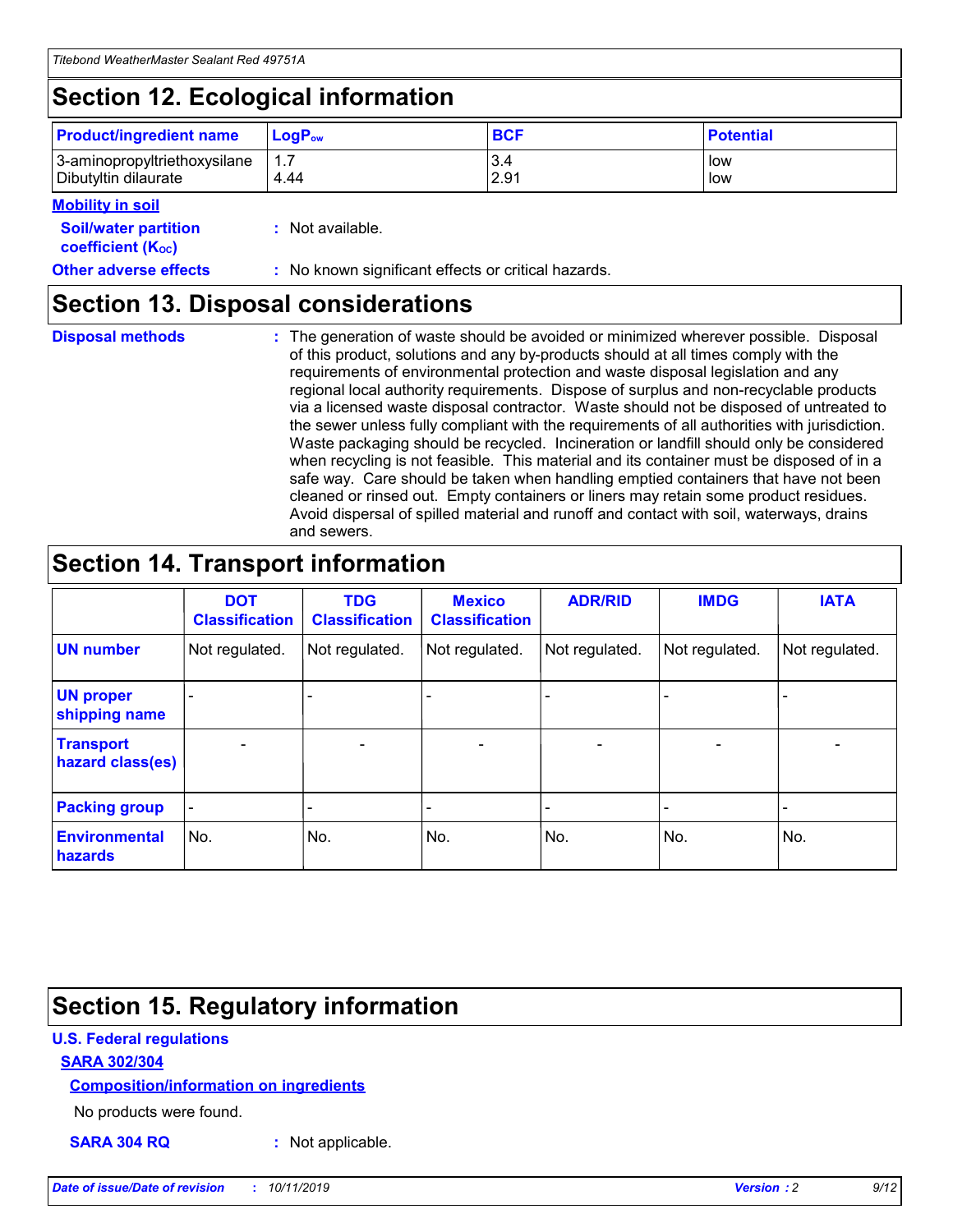## **Section 15. Regulatory information**

#### **SARA 311/312**

**Classification :** EYE IRRITATION - Category 2B SKIN SENSITIZATION - Category 1 TOXIC TO REPRODUCTION (Fertility) - Category 1B TOXIC TO REPRODUCTION (Unborn child) - Category 1B

#### **Composition/information on ingredients**

| <b>Name</b>                  | $\frac{9}{6}$ | <b>Classification</b>                                                                                            |
|------------------------------|---------------|------------------------------------------------------------------------------------------------------------------|
| 3-aminopropyltriethoxysilane | $\leq$ 3      | <b>FLAMMABLE LIQUIDS - Category 4</b><br><b>ACUTE TOXICITY (oral) - Category 4</b>                               |
|                              |               | SKIN IRRITATION - Category 2<br>EYE IRRITATION - Category 2A                                                     |
| Dibutyltin dilaurate         | ≤0.3          | ACUTE TOXICITY (oral) - Category 3<br>SKIN CORROSION - Category 1C                                               |
|                              |               | SERIOUS EYE DAMAGE - Category 1<br>SKIN SENSITIZATION - Category 1<br><b>GERM CELL MUTAGENICITY - Category 2</b> |
|                              |               | TOXIC TO REPRODUCTION (Fertility) - Category 1B<br>TOXIC TO REPRODUCTION (Unborn child) - Category 1B            |
|                              |               | SPECIFIC TARGET ORGAN TOXICITY (REPEATED<br>EXPOSURE) (respiratory system) - Category 1                          |

#### **State regulations**

| <b>Massachusetts</b> | : None of the components are listed. |
|----------------------|--------------------------------------|
| <b>New York</b>      | : None of the components are listed. |
| <b>New Jersey</b>    | : None of the components are listed. |
| Pennsylvania         | : None of the components are listed. |

#### **California Prop. 65**

**A** WARNING: This product can expose you to methanol, which is known to the State of California to cause birth defects or other reproductive harm. For more information go to www.P65Warnings.ca.gov.

| <b>Ingredient name</b> | No significant risk Maximum<br>level | acceptable dosage<br>level |
|------------------------|--------------------------------------|----------------------------|
| methanol               |                                      | Yes.                       |

#### **International regulations**

**Chemical Weapon Convention List Schedules I, II & III Chemicals** Not listed.

#### **Montreal Protocol**

Not listed.

**Stockholm Convention on Persistent Organic Pollutants**

Not listed.

#### **UNECE Aarhus Protocol on POPs and Heavy Metals**

Not listed.

#### **Inventory list**

### **China :** All components are listed or exempted.

**United States TSCA 8(b) inventory :** All components are active or exempted.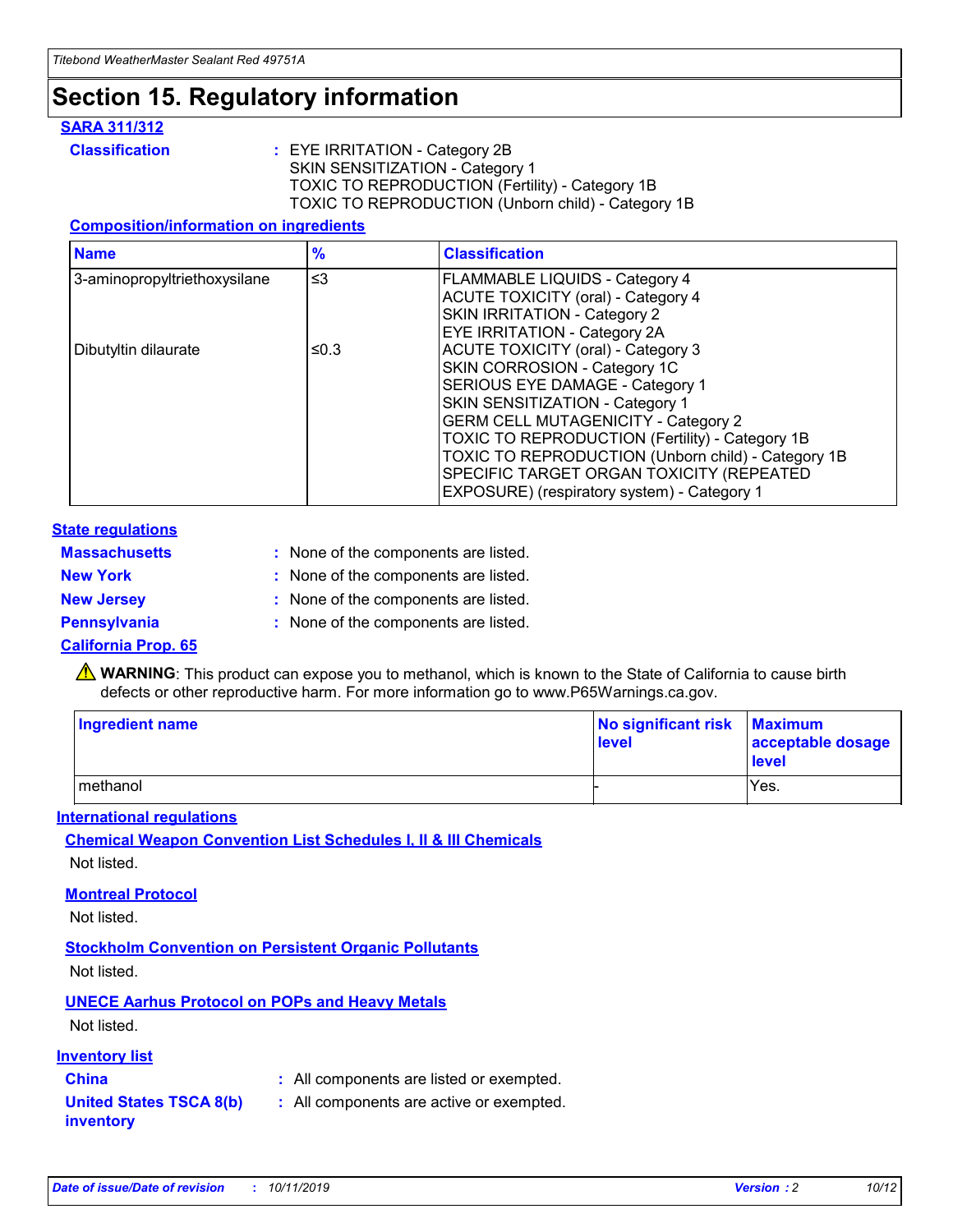## **Section 16. Other information**

**Hazardous Material Information System (U.S.A.)**



**Caution: HMIS® ratings are based on a 0-4 rating scale, with 0 representing minimal hazards or risks, and 4 representing significant hazards or risks. Although HMIS® ratings and the associated label are not required on SDSs or products leaving a facility under 29 CFR 1910.1200, the preparer may choose to provide them. HMIS® ratings are to be used with a fully implemented HMIS® program. HMIS® is a registered trademark and service mark of the American Coatings Association, Inc.**

**The customer is responsible for determining the PPE code for this material. For more information on HMIS® Personal Protective Equipment (PPE) codes, consult the HMIS® Implementation Manual.**

#### **National Fire Protection Association (U.S.A.)**



**Reprinted with permission from NFPA 704-2001, Identification of the Hazards of Materials for Emergency Response Copyright ©1997, National Fire Protection Association, Quincy, MA 02269. This reprinted material is not the complete and official position of the National Fire Protection Association, on the referenced subject which is represented only by the standard in its entirety.**

**Copyright ©2001, National Fire Protection Association, Quincy, MA 02269. This warning system is intended to be interpreted and applied only by properly trained individuals to identify fire, health and reactivity hazards of chemicals. The user is referred to certain limited number of chemicals with recommended classifications in NFPA 49 and NFPA 325, which would be used as a guideline only. Whether the chemicals are classified by NFPA or not, anyone using the 704 systems to classify chemicals does so at their own risk.**

#### **Procedure used to derive the classification**

| <b>Classification</b>                                                                                                                                                                  |                                                                                                                                                                                                                                                                   | <b>Justification</b>                                                                                                                                                                                                                                                                                       |  |
|----------------------------------------------------------------------------------------------------------------------------------------------------------------------------------------|-------------------------------------------------------------------------------------------------------------------------------------------------------------------------------------------------------------------------------------------------------------------|------------------------------------------------------------------------------------------------------------------------------------------------------------------------------------------------------------------------------------------------------------------------------------------------------------|--|
| <b>EYE IRRITATION - Category 2B</b><br>SKIN SENSITIZATION - Category 1<br><b>TOXIC TO REPRODUCTION (Fertility) - Category 1B</b><br>TOXIC TO REPRODUCTION (Unborn child) - Category 1B |                                                                                                                                                                                                                                                                   | Expert judgment<br>Expert judgment<br>Expert judgment<br>Expert judgment                                                                                                                                                                                                                                   |  |
| <b>History</b>                                                                                                                                                                         |                                                                                                                                                                                                                                                                   |                                                                                                                                                                                                                                                                                                            |  |
| Date of printing                                                                                                                                                                       | : 4/22/2022                                                                                                                                                                                                                                                       |                                                                                                                                                                                                                                                                                                            |  |
| Date of issue/Date of<br>revision                                                                                                                                                      | : 10/11/2019                                                                                                                                                                                                                                                      |                                                                                                                                                                                                                                                                                                            |  |
| Date of previous issue                                                                                                                                                                 | : 10/16/2020                                                                                                                                                                                                                                                      |                                                                                                                                                                                                                                                                                                            |  |
| <b>Version</b>                                                                                                                                                                         | $\therefore$ 2                                                                                                                                                                                                                                                    |                                                                                                                                                                                                                                                                                                            |  |
| <b>Key to abbreviations</b>                                                                                                                                                            | $\therefore$ ATE = Acute Toxicity Estimate<br><b>BCF</b> = Bioconcentration Factor<br>IATA = International Air Transport Association<br><b>IBC</b> = Intermediate Bulk Container<br><b>IMDG = International Maritime Dangerous Goods</b><br>$UN = United Nations$ | GHS = Globally Harmonized System of Classification and Labelling of Chemicals<br>LogPow = logarithm of the octanol/water partition coefficient<br>MARPOL = International Convention for the Prevention of Pollution From Ships, 1973<br>as modified by the Protocol of 1978. ("Marpol" = marine pollution) |  |